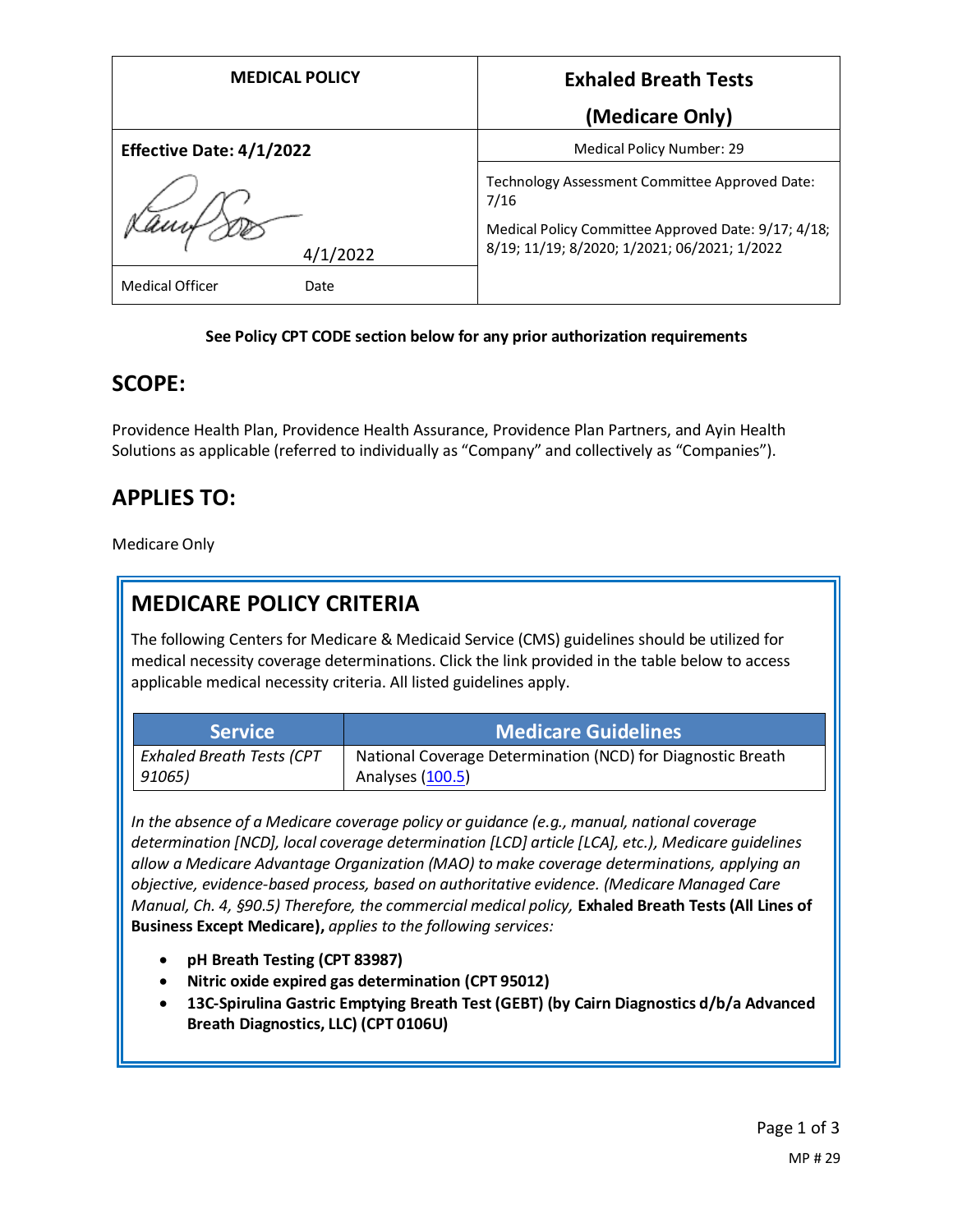**(Medicare Only)**

## **BILLING GUIDELINES**

The following code is not specific to exhaled breath testing and is therefore NOT appropriate: 82542.

### **CPT CODES**

| <b>Medicare Only</b>                                                                            |                                                                                                                                                                                                                                    |
|-------------------------------------------------------------------------------------------------|------------------------------------------------------------------------------------------------------------------------------------------------------------------------------------------------------------------------------------|
|                                                                                                 | <b>Prior Authorization Required</b>                                                                                                                                                                                                |
| 91065                                                                                           | Breath hydrogen or methane test (eg, for detection of lactase deficiency, fructose<br>intolerance, bacterial overgrowth, or oro-cecal gastrointestinal transit)                                                                    |
| <b>Not Covered</b>                                                                              |                                                                                                                                                                                                                                    |
| 83987                                                                                           | pH; exhaled breath condensate                                                                                                                                                                                                      |
| 95012                                                                                           | Nitric oxide expired gas determination                                                                                                                                                                                             |
| 0106U                                                                                           | Gastric emptying, serial collection of 7 timed breath specimens, non-radioisotope<br>carbon-13 (13C) spirulina substrate, analysis of each specimen by gas isotope ratio mass<br>spectrometry, reported as rate of 13CO2 excretion |
| <b>Unlisted Codes</b>                                                                           |                                                                                                                                                                                                                                    |
| All unlisted codes will be reviewed for medical necessity, correct coding, and pricing at the   |                                                                                                                                                                                                                                    |
| claim level. If an unlisted code is billed related to services addressed in this policy then it |                                                                                                                                                                                                                                    |
| will be denied as not covered.                                                                  |                                                                                                                                                                                                                                    |
| 84999                                                                                           | Unlisted chemistry procedure                                                                                                                                                                                                       |
| 91299                                                                                           | Unlisted diagnostic gastroenterology procedure                                                                                                                                                                                     |
| 94799                                                                                           | Unlisted pulmonary service or procedure                                                                                                                                                                                            |

# **DESCRIPTION**

Diagnostic breath analyses are tests performed to measure either the hydrogen or carbon dioxide content of the breath after the ingestion of certain compounds. The analyses are performed to diagnose certain gastrointestinal disease states.

## **INSTRUCTIONS FOR USE**

Company Medical Policies serve as guidance for the administration of plan benefits. Medical policies do not constitute medical advice nor a guarantee of coverage. Company Medical Policies are reviewed annually and are based upon published, peer-reviewed scientific evidence and evidence-based clinical practice guidelines that are available as of the last policy update. The Companies reserve the right to determine the application of Medical Policies and make revisions to Medical Policies at any time. Providers will be given at least 60-days' notice of policy changes that are restrictive in nature.